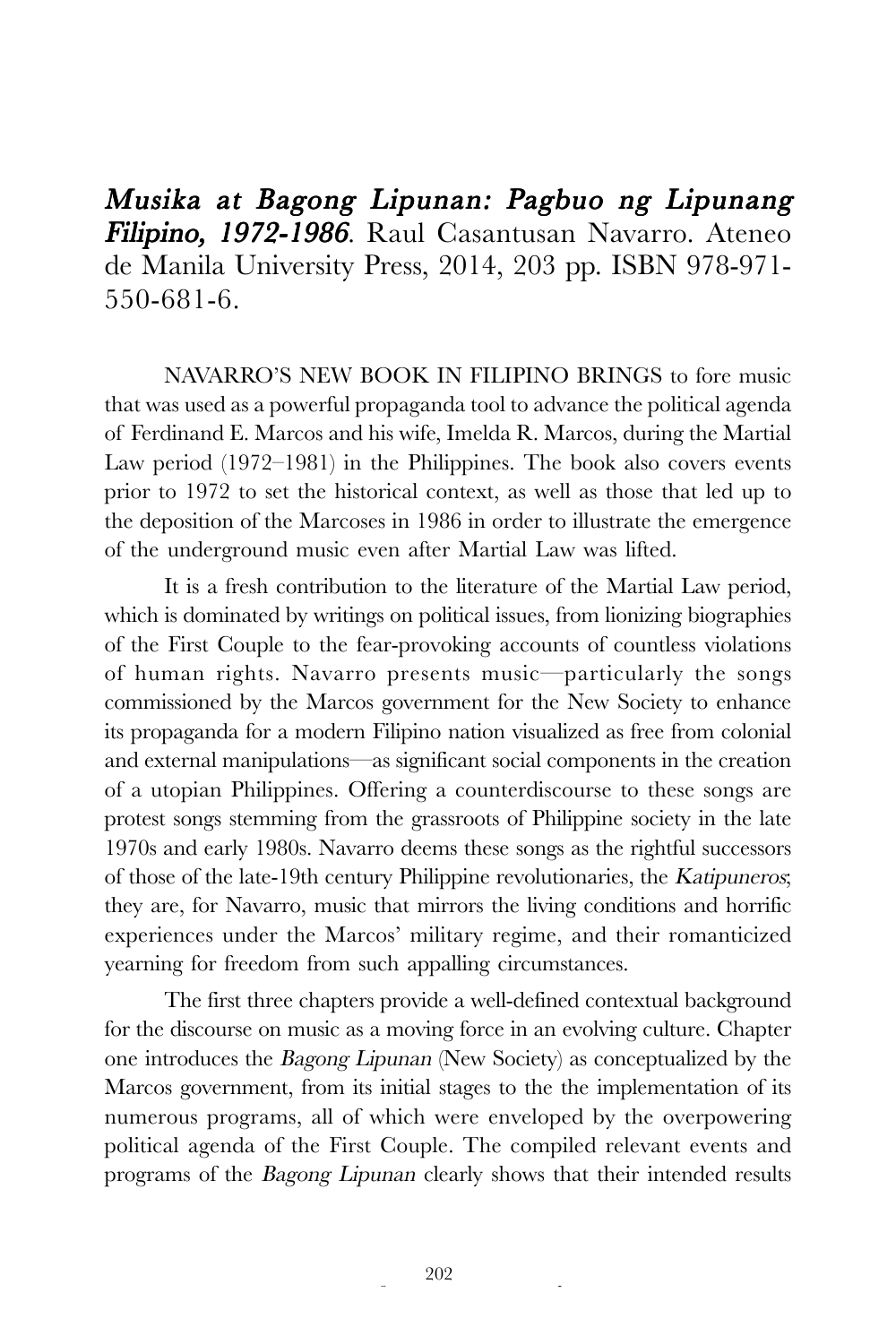were beneficial to the whole country, and that the Marcoses appear to be the caring protagonists. Navarro balances this misguided view by presenting how Marcos manipulated many of the events leading to his re-election in 1969, staging bogus national security problems that would give him enough reason to declare Martial Law, through Proclamation No. 1081, in September 1972. Chapter two presents the New Society under the new military regime, and examines how its programs were transformed to conform to the government's targets. Chapter three highlights Imelda Marcos and her role as the maternal beautifier of the entire nation, emphasizing her cultural programs aimed at enhancing the nation's identity, the crown of which was the establishment and construction of the Cultural Center of the Philippines.

The next three chapters (four to six) focus on music, with chapter four providing a brief background on music created by composers who were trained at the University of the Philippines Conservatory of Music from the 1930s to the late 1960s. Navarro emphasized the role of composers such as Nicanor Abelardo, Francisco Santiago, Antonio Molina, Felipe de Leon, Lucio San Pedro, and Antonino Buenaventura in directing the course of musical compositions and tastes in the New Society. Modernist composers such as Lucrecia Kasilag and Jose Maceda were later tasked to create music that brought to light the richness of Philippine indigenous music. Chapter five highlights the songs of the New Society, those which were commissioned and extensively disseminated to the very core of national development–the youth and their education. The seemingly purposeful songs were used by the government to indoctrinate the population, especially young school children, towards the successful realization of the aspirations of the New Society. These songs emphasized the love of country, the appreciation of the nation's wealth and beauty, and piety towards the nation's president and first lady. The last clearly manifests the political propaganda of the First Couple, which accentuated their roles as the nation's patriarch and matriarch. The study slightly relates the political theories of Marx, Lenin, and Mao to the discussion of reforms instigated by the central government, particularly after the declaration of Martial Law, during which power and control emanated from the center to the people.